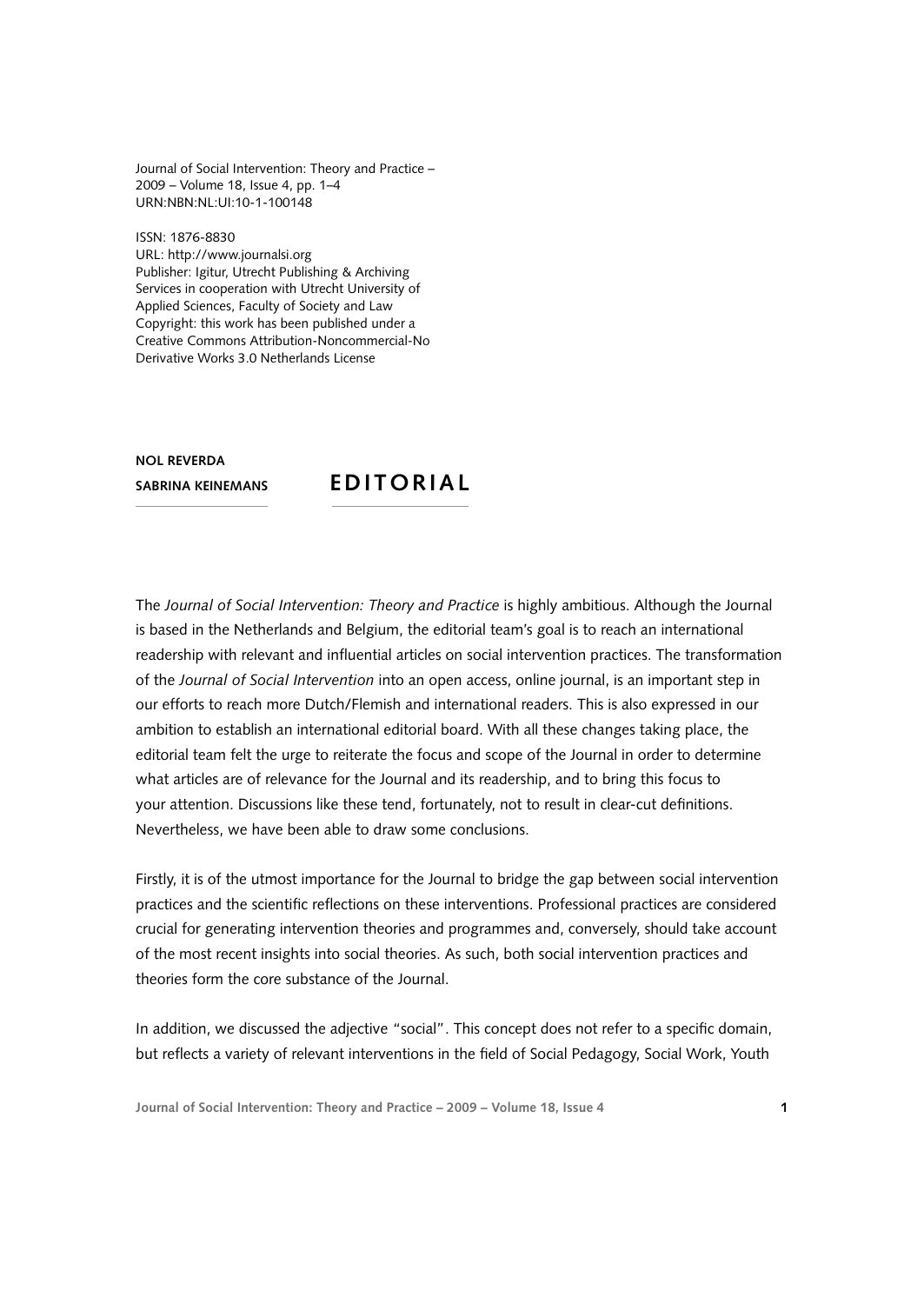## **Editorial**

and Community Work, Organizational Development, Adult Education, the Care Sector et cetera. As such, the focus and scope of the *Journal of Social Intervention: Theory and Practice* is not restricted to any of these domains, but to all of them, and professionals and academics of these domains are invited to contribute.

Finally, we identified three different, but mutually non-exclusive, perspectives on social intervention. First, a social intervention is defined as the explicit response to social issues that supports the target group of the interventions and that has policy/political implications. As a consequence, the Journal forms a platform to gather, discuss and combine knowledge about all the interventions that have an impact on social issues and the stakeholders involved in solving these issues. Professionals such as social workers, community workers, youth workers et cetera, are of crucial importance in these interventions, as is the reflection upon them. The Journal therefore encourages authors to critically reflect, examine and analyze the role and position of these professionals in social intervention practices, as well as the intervention itself. Second, social intervention as a normative concept invites professionals and scientists to reflect on facts, values and ethics. Obviously, the central aim of social interventions is to make a contribution to society and to the individual lives of those who are part of society, yet the contribution is also directed at the lives of those whose participation is at stake. Finally, social interventions do not take place in a vacuum, but are influenced by developments in adjacent domains, by the political climate et cetera; they form a stimulus for professionals to cooperate and for social scientists to develop multidisciplinary approaches. In conclusion, the Journal's intent is to publish articles on practices and theories of social interventions, which examine the effects on clients and citizens, the performance of the professional, the value base of the intervention and the context in which the intervention takes place.

The present issue stresses the multifaceted character of the Journal, and combines articles on theory, practice and research on social intervention practices in different domains. As promised in our most recent issue, we continue with the second and final instalment of a contribution by Van Mens-Verhulst and Radtke about the relevance of the intersectionality approach, an influential approach in the field of social inclusion, for social intervention practices. Contrary to the first instalment, the authors highlight the difficulties of the intersectionality approach when applying it to social interventions, and conclude that this approach may be a Trojan Horse. Tine van Regenmortel uses the concept of empowerment to discuss its value in rethinking issues of an inclusive society. Van Regenmortel provides an illuminative insight into the empowerment paradigm and its core concepts, and illustrates how the paradigm contributes to the inclusion of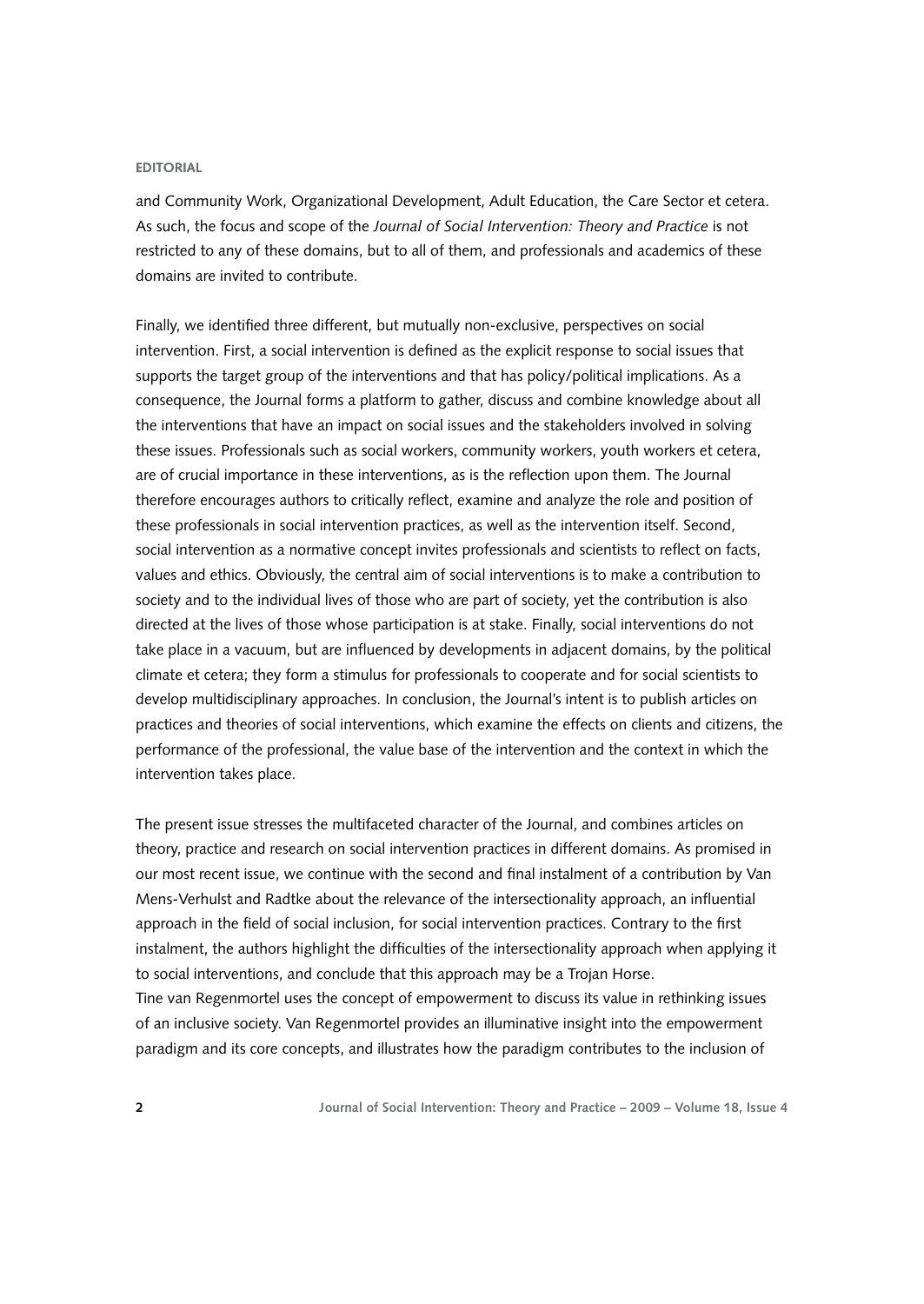vulnerable citizens whose participation in society is threatened, such as people living in poverty. One of the merits of this article, in view of the focus of our Journal, is the combination of the theoretical analyses of empowerment and the rethinking of the implications of these theoretical notions for providing "empowering" care.

Stijn Verhagen addresses the Dutch home care sector and the debate concerning the benefits of market incentives for this sector. Verhagen shows that four competing logics of care relating to the home care sector have manifested themselves in the debate on market incentives: the economic, political, familial, and professional logic of care. While some actors point out the conflicts and incompatibilities between the logics of care, others emphasize their mutual complementarities. The latter is relatively rare, but where the parties do emphasize the mutual complementarities of the logics of care, they also manage to develop policy lines which could serve as the basis for developing effective solutions to home care problems. This observation suggests a connection between the debate on the one hand and actual policy and operational practice on the other. We are pleased that a large number of articles have been submitted on the theme of "Urban and Community Development". In this issue, Lub, Van Arum and Sprinkhuizen discuss the experiences with preventive strategies in tackling signs of neighbourhood disorder in residential areas in the Netherlands. The well-known broken windows theory, which holds that signs of urban decay will lead to further neighbourhood decline, forms the heart of these strategies. A list of possible signs of decay was formulated and discussed with citizens and professionals, so that these signs of decay can be recognized and repaired. Action research was conducted to assess the usefulness of the system and to determine which factors contribute to a preventive approach and which factors hinder such policies. Lub, Van Arum and Sprinkhuizen discuss obstacles to effective strategies in their article.

Finally, Ton Notten compares community schools and magnet schools in an attempt to formulate an answer to segregation in Dutch schools.

In the book review section, you will find reviews by Meijering, *The new age of innovation. Driving co-created value through global networks* and Meijering and Slagter, *Inleiding Social Work. Vanuit internationaal perspectief* (Introduction to Social Work. From an International Perspective). Ton Notten wrote an article entitled "Het woud van de sociale agogiek: snoeien maar!?" (The forest of social work: prune it back!?), discussing: *Vele takken, één stam. Kader voor de hogere sociaal-agogische opleidingen. Profilering sociaal-agogische opleidingen* (Many branches, one trunk. A framework for the Bachelor's programmes for social workers); *Opvoedingsrelaties versterken. Landelijk opleidings- en competentieprofiel van de hbo-bacheloropleiding Pedagogiek* (Strengthening teaching relationships. National educational and competence profile for the